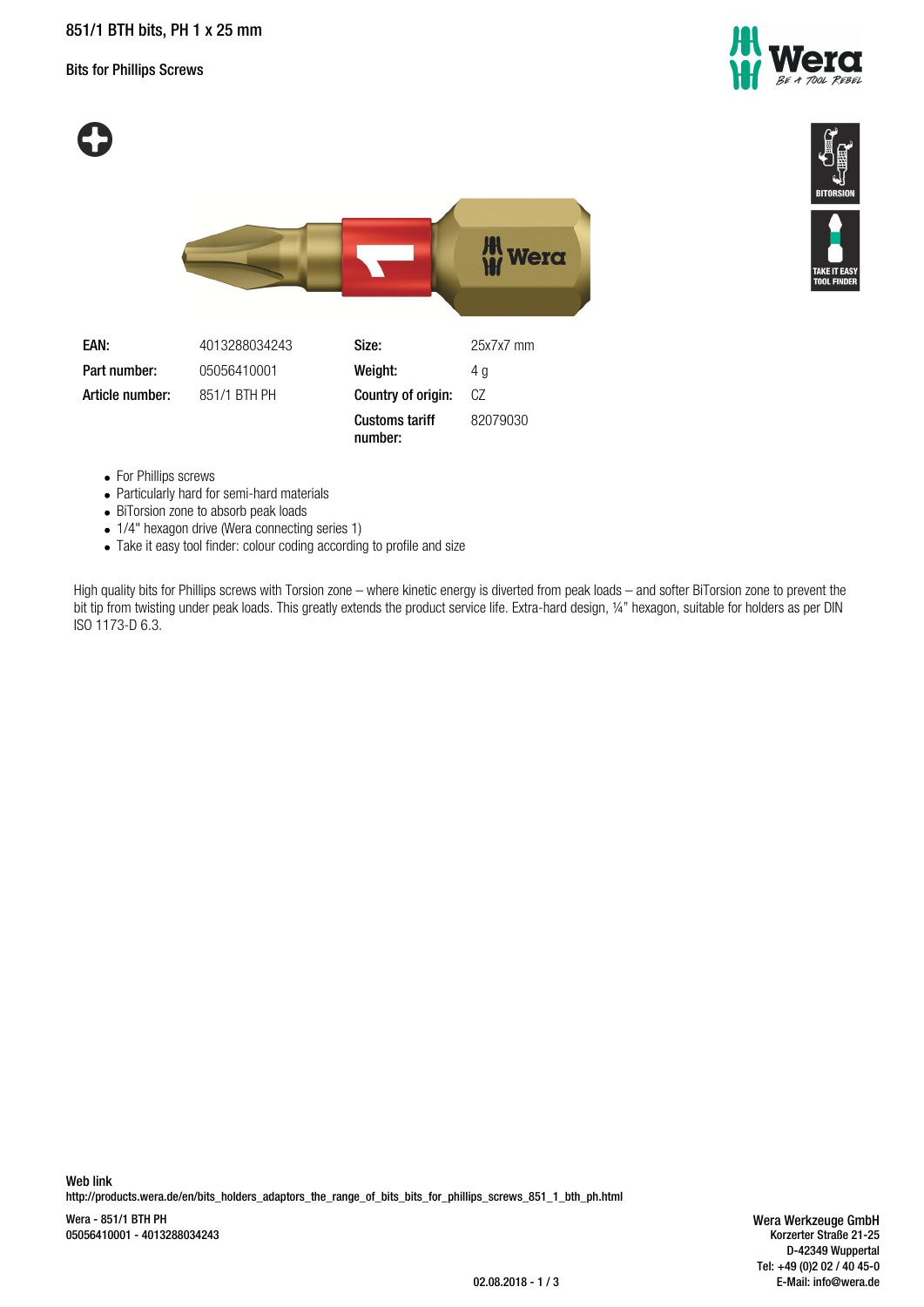## **851/1 BTH bits, PH 1 x 25 mm**

Bits for Phillips Screws

## **BiTorsion Bits Two cushioning torsion zones BiTorsion phase 1 BiTorsion phase 2**





Peak forces that occur in power tool applications often result in premature wear of bits or damage to the screw head. This usually occurs during initial power-up and the when the screw comes to a standstill. Screwdriving could become more productive and safer if these peak loads could be minimised. The Wera BiTorsion system prevents premature wear. The service life of the tool is extended and the productivity of<br>power tool applications applications significantly increased.



The effectiveness of the BiTorsion system comes from a combination of two shock-absorbing spring elements. Both bits as well as holders have a cushioning torsion zone that diverts the kinetic energy away from the drive tip during peak loads.



The torsion spring integrated into the unique BiTorsion holder absorbs lower levels of peak loads (Phase 1). Any overloading of this spring is effectively prevented by means of a supporting mechanism.



Higher peak loads are minimised through the torsion effect of the bit shaft (Phase 2). This effect is achieved with a specific heat treatment after the hardening process of the bits. This reduces the hardness of the shaft in comparison to the drive tip.

### **Above-average service life BiTorsion and conventional**



Even the service life of conventional bits is enhanced with the use of the BiTorsion holder and the BiTorsion bit also functions in a normal holder.

# **tools**



The BiTorsion holder and the BiTorsion bit can, of course, be used independently of one another.



The optimally coordinated features of the torsion zones on the bit and holder permit a phased yield when under strain. The two-phase system prevents premature wear. Moreover, a long tool service life is also ensured by the hardness of the bits that matches the respective application.

**Prevents premature wear "Take it easy" tool finder**



"Take it easy" tool finder with colour coding according to profiles and size stamp – for simple and rapid accessing of the required tool.